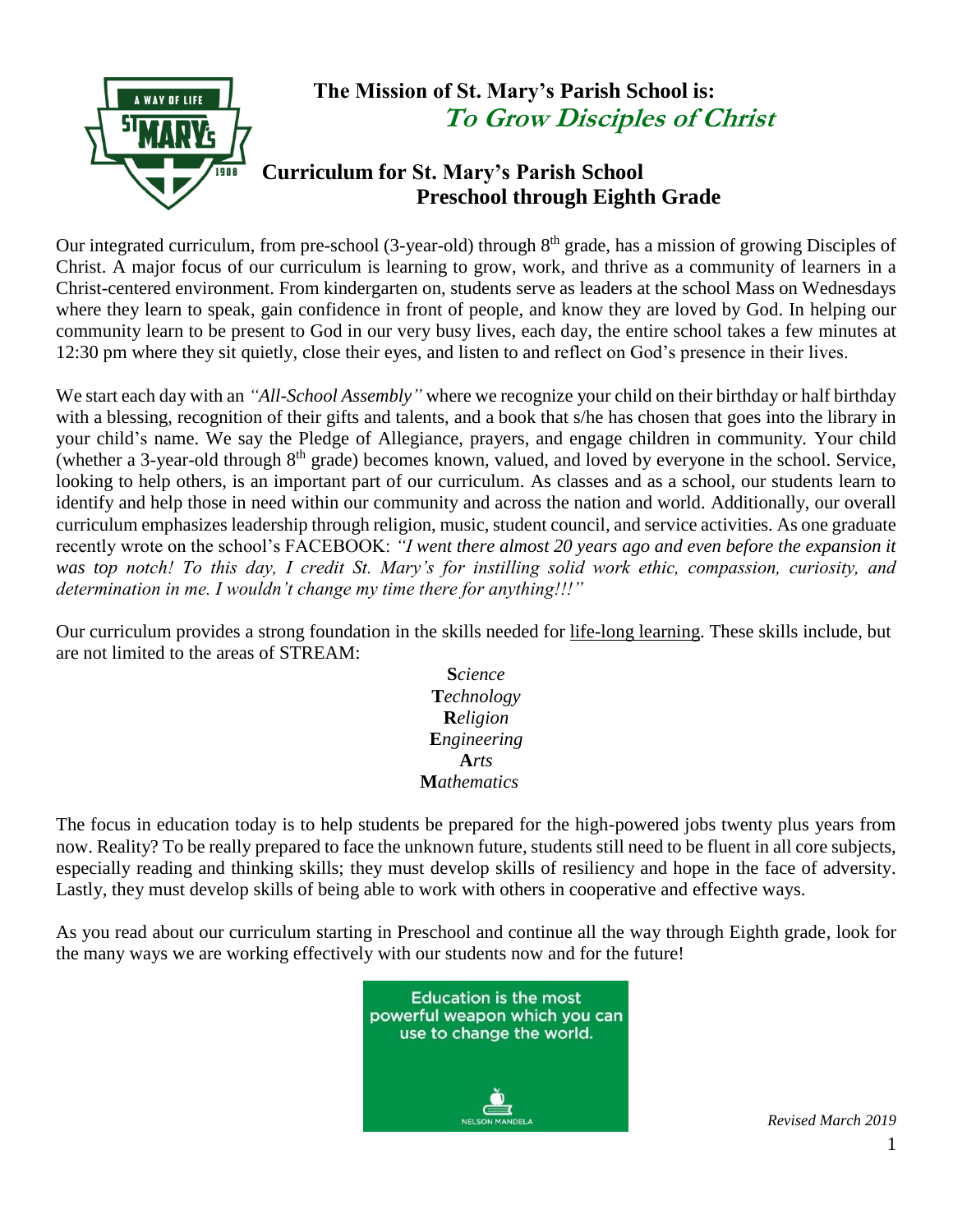#### **Preschool Program (age3):**

#### **Curriculum Program for children at age 3\*\*\***

Our mission is to provide a high quality developmentally appropriate

program for young children and their families. We develop the curriculum based on the student's skills, needs, and interests. We encourage problem solving and emphasize process rather than product. We provide a safe and nurturing environment where children feel free to express themselves, explore, discover, and problem solve, fostering their growth and independence.



The school day is structured to help support creativity and deeper level thinking. Children are able to make choices and to learn at their own pace during free play and self-directed activities. Teacher-directed activities are provided to help guide children's thinking and to work towards certain goals. The daily schedule provides both quiet and active activities, individual and large group activities, and child-choice and teacher directed activities. A variety of materials and activities are prepared and available to help provide a rich experience. Children will grow spiritually, socially, emotionally, as well as academically. We intentionally provide activities to foster literacy, language, mathematics, science, arts, movement, social interactions, and practical life activities. In addition, they receive two days of music, physical education, and Spanish each week.

#### **\*\*\* Child must be age 3 (and toilet trained) on/by September 1 (State of Idaho law)**

What you are is God's gift to you.<br>What you make of yourself is your gift to God.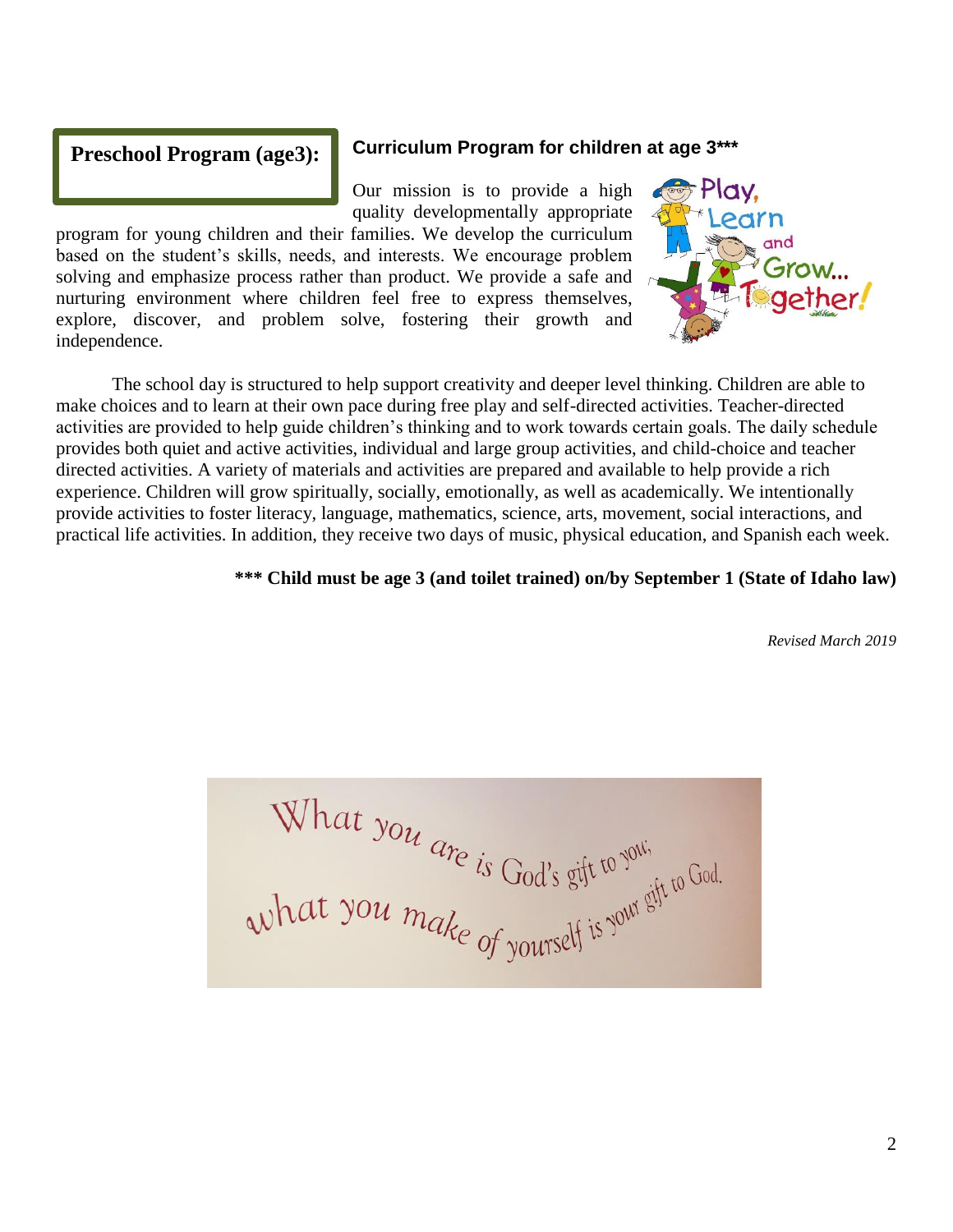**Prekindergarten Program (age 4)**

Our program provides a strong academic curriculum of basic skills, fosters a love of learning, and challenges students at their levels of learning with opportunities for success. Children are taught to love and accept themselves, others, and God.



Our curriculum consists of the following elements:

- **Religion:** Religious instruction *ABC Jesus Loves Me* Program, daily prayer, caring for others, dealing with feelings and morals while providing living examples of a loving Christian community. Children are encouraged to love and accept themselves.
- **Reading & Language Arts:** We work on recognizing names, sounds of letters, and capital and lowercase recognition. We read Nursery rhymes and classical stories. Learning continues at circle time, singing class songs, chants, finger plays, and exploring phonics activities. We have "show and tell" daily. We also use *Handwriting Without Tears* Program.
- **Writing:** drawing, coloring, painting, and cutting activities, working on fine motor skills, practicing writing each letter learned (upper and lower case, left to right, and top to bottom. The modern manuscript method of printing).
- **Social Studies:** The following are units that are developed: our environment, All about Me, Community, various holidays, famous people and family.
- **↓ Science:** We focus on food groups, five senses, body/health, weather, seasons, spiders, bats, plants/farms, fairy tale study, life cycle of a butterfly, dinosaurs and space. We use *My Big World with Clifford, which is a fun non-fiction magazine for early-childhood. This tool helps brings our themes to life with colorful photos and activities.*
- $\triangleq$  **Art:** Creative expression is developed by developing the students' fine motor skills, listening skills, and following directions, all the while using a variety of art media.
- $\blacktriangle$  **Math:** We have the students work with patterns, sorting, numbers 1-20 (recognition, counting, and using and writing numbers).
- $\frac{1}{\sqrt{1}}$  **Music:** There is a class with the music teacher twice a week.
- **Spanish:** There is a class with a Spanish teacher twice a week.
- **Physical Education:** There is a class in physical education twice per week.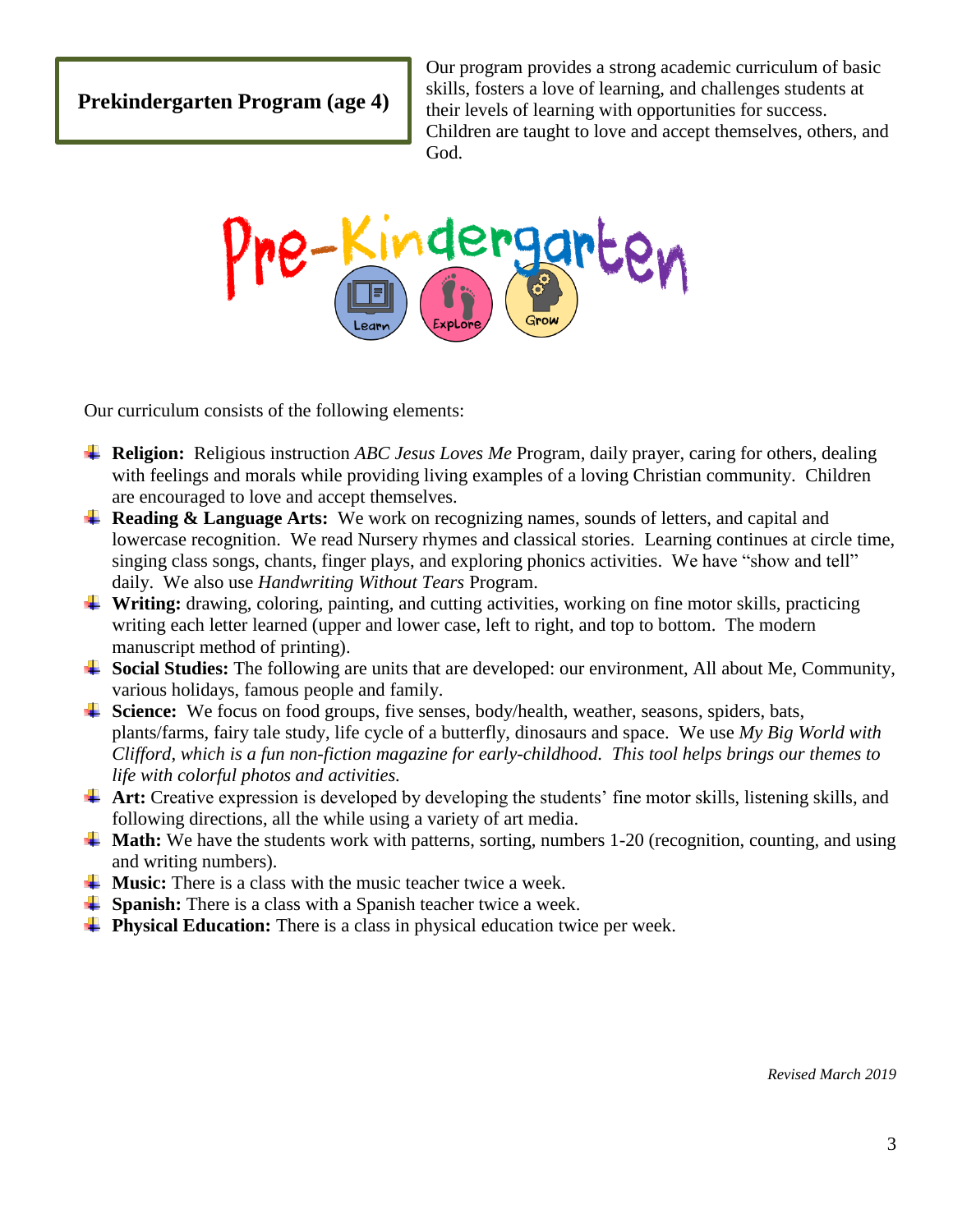# **Kindergarten (age 5)**

Our Kindergarten curriculum provides a solid foundational curriculum. Although we teach general studies and academics, a large focus is on social skills, manners, respect, responsibility, resourcefulness, and learning to be a young person with a love and desire to learn.



**Religion:** The religion book/program Kindergarten uses is called *God Loves Us* by Loyola Press. We use a workbook, and do and act out many other religious activities. We learn that God loves us and all the many good things in life such as: family, friends, body, weather, animals, and feelings. Kindergarten attends Mass about once a month and has one Mass they help lead with their buddies. Many themes are religion based and we cover holidays such as: All Saints Day, Advent & Christmas, Lent, Holy Week, & Easter. We spend a good part of the month of May talking about Mary. We are introduced to a few Saints. Religion is tied into our behavioral issues and everyday experiences.

**Phonics/Reading/Writing:** We study and learn to understand each letter of the alphabet; what the letter looks like, how to write it, how to read it, the sounds it makes, and automatically recognizing it. The students learn to rhyme and differentiate between beginning and ending sounds. They learn to blend letters/sounds together to form words and memorize sight words. The first half of the year, students use books in the classroom, while the second half of the school year the students can check out books from the school library. For children who are reading we work on fluency and comprehension. They are also able to use the *Accelerated Reader (AR)*  program. We learn D'Nealian print. We focus on correctly forming and writing each letter. Students learn to differentiate between letters and words, how to write left to right, and top to bottom correctly on paper. They use their creativity to match pictures/stories with words, phrases, and sentences. They begin spelling and sounding out. By the end of the year the class as a whole will have published a class book and will have completed the writing process. Every day the children write in a daily journal and develop their writing skills. We use computer programs such as *Lexia Reading CORE5* and *Waterford* to supplement skills.

**Mathematics:** Kindergarten uses the *Scott Foresman-Addison Wesley* math basil. We focus mainly on number sense. Students practice recognizing, reading, writing, and counting to the number 31. Counting by 1s, 5s, and 10s to the number 100 and by 2s to the number 20. Simple addition and subtraction, beginning to count and identify money (coins) and tell time to the hour, daily time sense skills, such as calendar skills and time of day concepts are all introduced. Geometry shapes, measurements, patterns, and fractions skills are also introduced. Children who are more advanced in math skills and can read, may also participate in the *Accelerated Math (AM)* program.

**Science/Social Studies:** We have weekly themes through the school year that are science and social studies related such as: plants, flowers, space, oceans, fish, seasons and weather, and dinosaurs. There is a 6-week long unit about health, nutrition, the human body, the 5 senses, and dental care. Social skills adapting to our world around us and working together as a community are a major part of the social studies curriculum. Holidays, Presidents, family, occupations, friends, safety, manners, and our community are some we cover. We take a few field trips as well as meet with our buddies about once a month to work together on activities.

**Basic Daily Skills/Social Skills: "**Recess and Free Choice Play" are times set aside specifically for students to practice their social habits. They have imaginative play and interaction with their peers. Students work through problems and ask for adult help only when needed. They implement taking turns and sharing. Every morning the class as a whole (with the help and guidance of the teacher) does "calendar". We focus on: day of the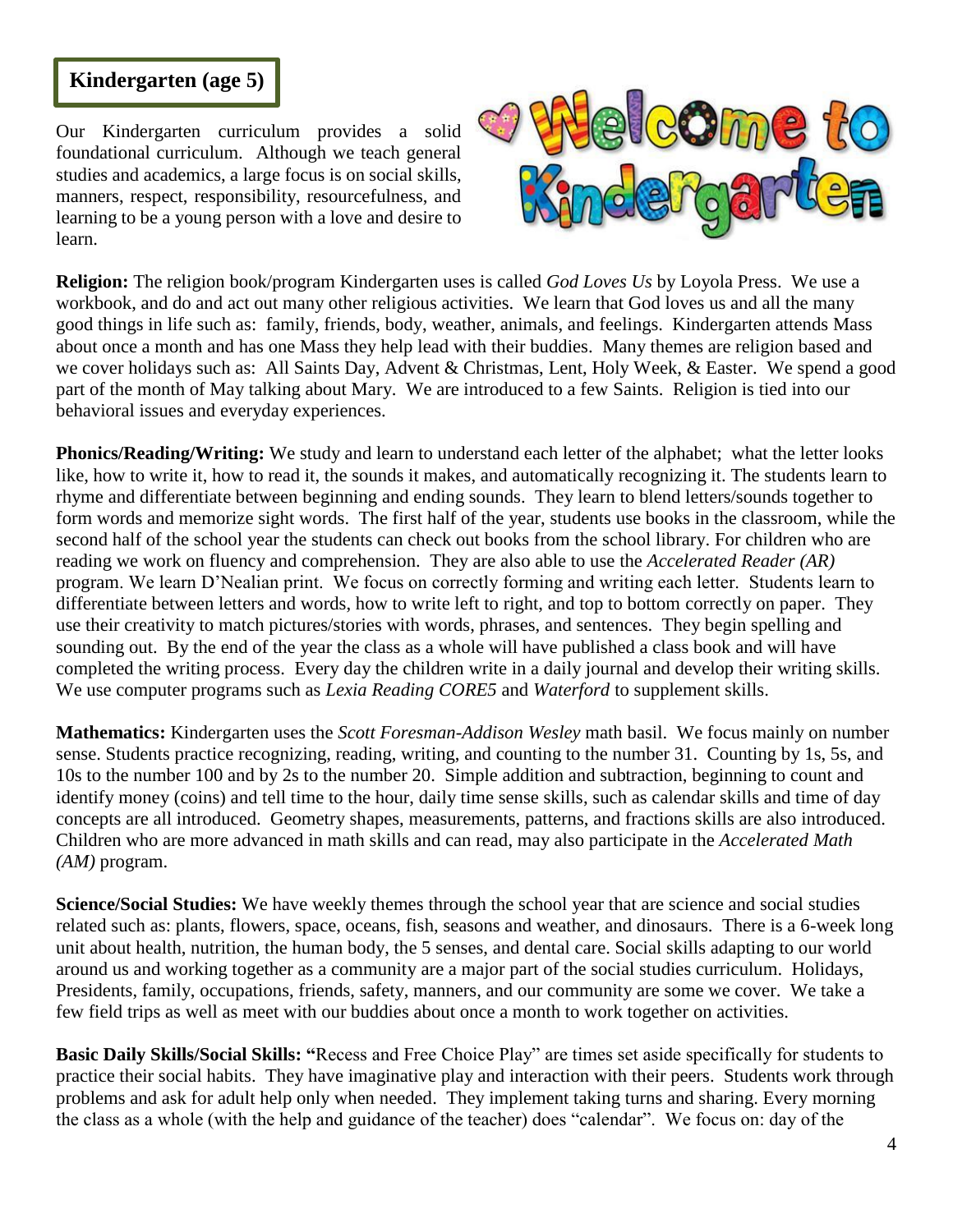month and week, weather, calendar pattern, counting on an ascending time line and place value. There is a morning message the students read and talk about. We say a daily prayer and the Pledge of Allegiance as well as sing a patriotic song. After lunch each day, we have "Show and Tell" where the child has her/his day to "shine". We rest and learn how to quietly listen to part of a chapter book story. There are several times throughout each day when a picture book is read and discussed.

**Music/PE/Art/Spanish:** Kindergarten has Music and PE four times a week, Spanish twice a week, and a formal art class once a month, though there are many art activities in any given week. We incorporate *SmartKids* into many activities.

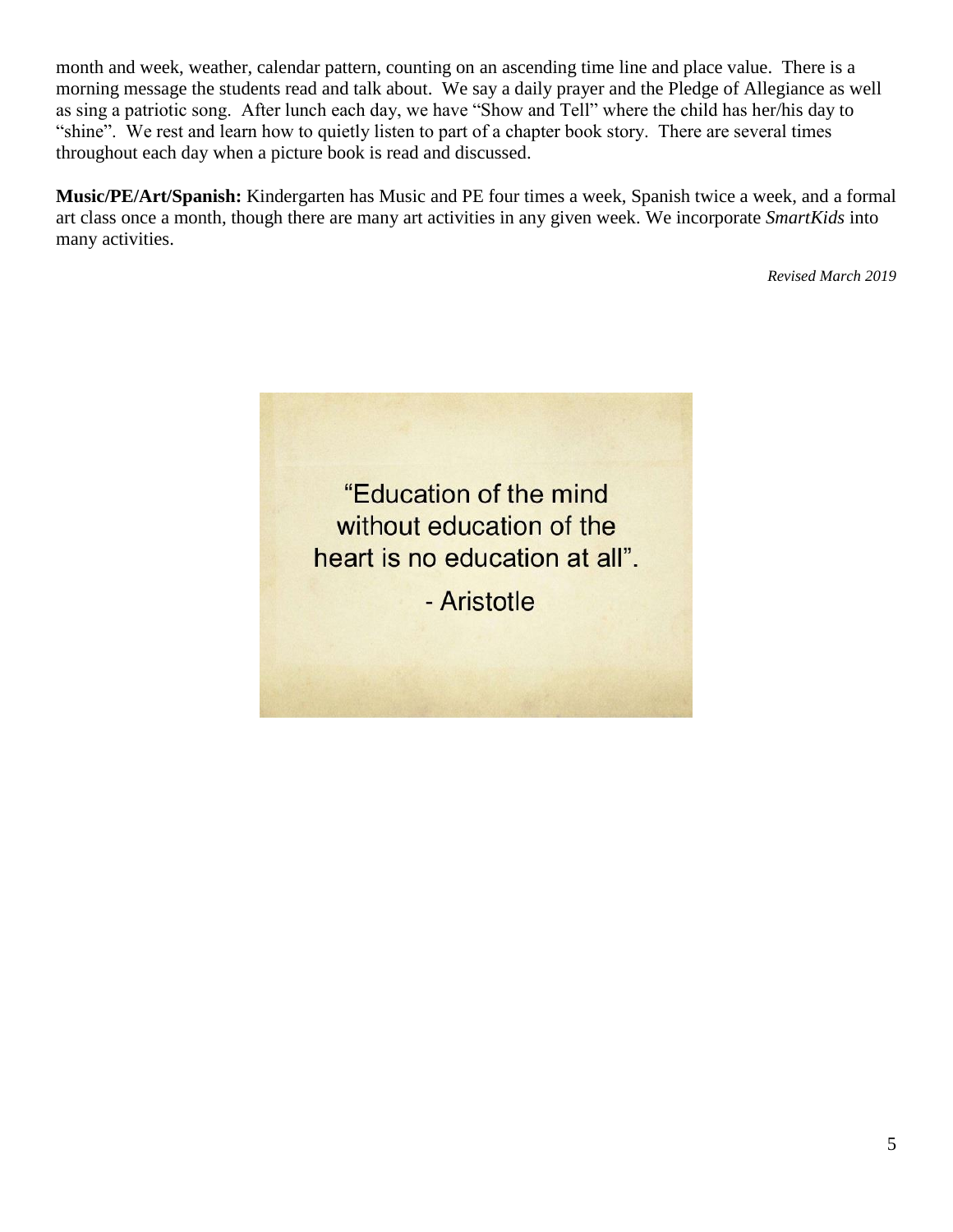## **First Grade Curriculum:**

While our curriculum follows the

approved Idaho Department of Education guidelines for this grade level, we greatly enhance and supplement the basic curriculum with many different enrichment and faith activities during the year to provide an environment that promotes excellence in learning.



The focus of grade 1 is to:

- Foster a love of learning.
- Develop and learn all basic skills in math and language arts.
- Develop a sense of pride in doing work to the best of our abilities.
- Learn to work effectively, independently and cooperatively in groups and individually.
- Nurture a sense of community.
- Nurture and value individual differences.
- Use our curiosity to learn about our world and environment in science and social studies.
- To deepen our faith and put our faith into action through how we treat one another, and through service projects in our community and beyond.

**Religion**: The religion textbook that is used throughout the school is Finding God by Loyola Press. Every chapter in Finding God is accompanied with a hands-on activity to deepen students' understanding of the text and to put knowledge into practice. One such activity included making peg dolls of each saint and writing a brief biography. Its focus is to help each student know more about God and God's world. God is a loving God who desires deeply to have a personal relationship with each one. Each student is introduced to prayers that are learned by heart as well as time to experience God speaking with each one in his/her heart. Religion is integrated into the daily life of the children. First graders take turns being the prayer leader for the class. We try to put our faith into action by the way we treat one another and by carrying out different service projects to help those in need.

**Math:** The focus is on understanding and using basic operations, especially addition and subtraction. We practice math facts to develop speed and accuracy. We also work on problem solving, estimation, number families, time, measurement, number patterns and money. The basic math curriculum is enriched with the *Accelerated Math (AM)* program (computer managed, self-paced learning in math). Children are challenged to master math facts at their own pace, allowing some children to begin work on multiplication facts, for example. The first-grade class has a large collection of math manipulatives for the children to use as needed. Our big goals for the year are to be able to tell time to the minute, count money, add two-digit numbers without "borrowing" or "carrying." I incorporate hands-on activities such as the "shopping game" and "I have... Who has..." to help reinforce the concepts we learn from our math books, Scott Forsmann and Addison Wesley's "First Grade Mathematics," and *AM*.

**Language Arts: (Reading, Writing, Spelling, Phonics, and Grammar)**: The focus in Language Arts is on reading and writing across the curriculum. We work to integrate content across the first-grade curriculum. For example, when we are studying animals in science, we will begin reading animal non-fiction books and writing simple animal reports. During a month-long focus on 'Once Upon a Time' tales, we independently read and/or listen to many different versions of the fairy tales and folk tales, both traditional and modern, and from different cultures. After comparing these stories, we write and publish our original fairy tale stories. The first graders publish several books during the year – poetry, Halloween stories, narrative stories, fairy tales, and Penguin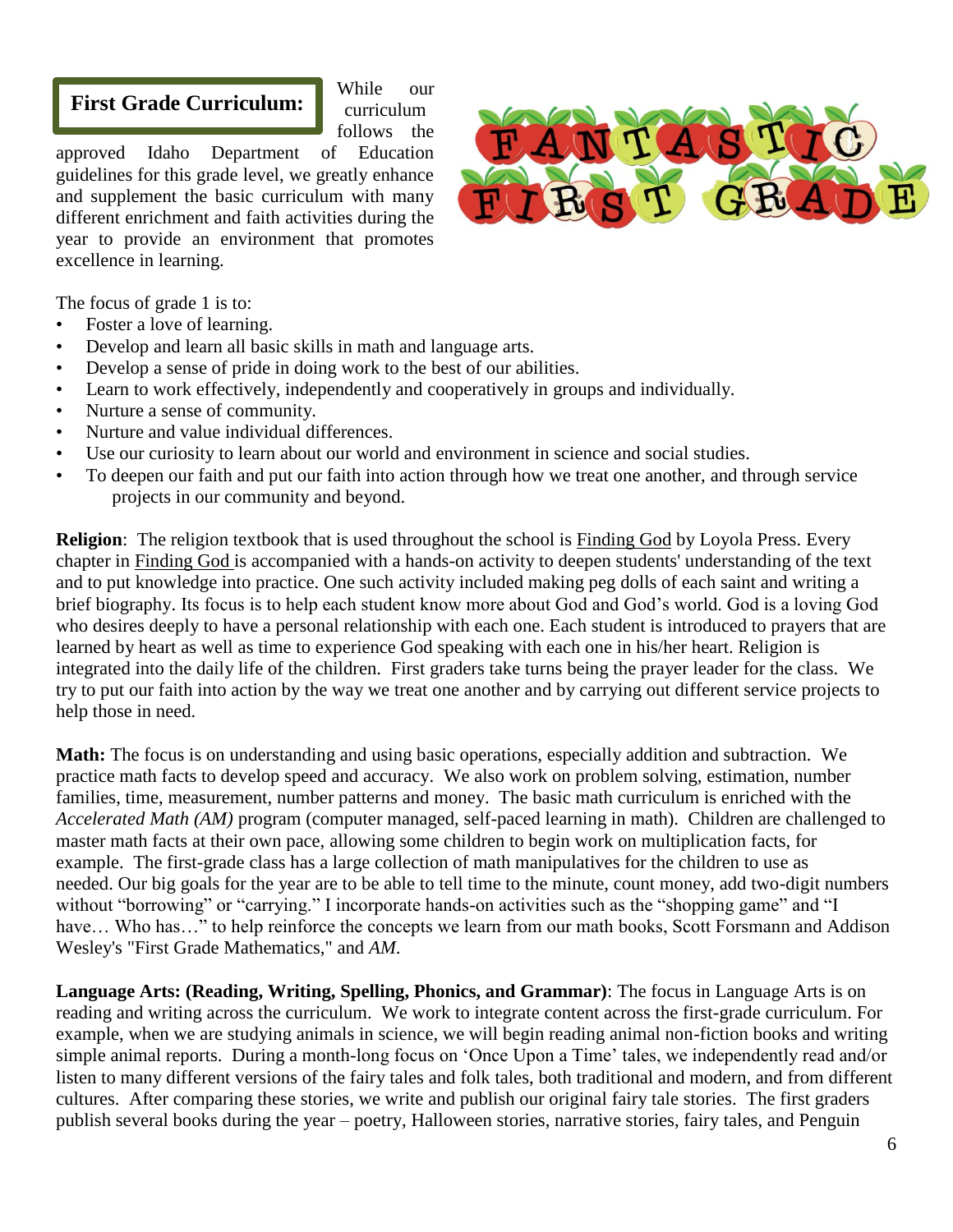reports. We learn by acting out classic stories such as "Jack and the Beanstalk", through readers' theaters. We complete daily phonics activities such as word sorts and play word games, including chunks. We write funny stories using the story starter's flip book which gives us wacky characters, settings, and problems to feed our imaginations. A flexible approach is used to develop children's **reading skills.** We use whole language, key words, and phonetic readers, and try to match the reading material to the needs and strengths of the individual child. Reading instruction is carried out individually, in pairs (buddy reading), in small groups, and with the whole class. Reading books from the large classroom library are sent home daily in a reading folder. Children also select reading books from the school library. Children are read to from quality children's picture books (e.g. Caldecott Honor books) and are also introduced to various genres and series of books (*Junie B. Jones* and *Horrible Harry* – realistic fiction, the Magic Tree house series – historical fiction, *Nate the Great*, *Jigsaw Jones*, *A-Z Mysteries* – mysteries.) We also read several longer chapter books such as *The B.F.G.* by Roald Dahl and *Charlotte's Web* by E.B. White. Our **spelling program** is based on our phonics book. We study short and long vowel patterns and beginning and ending blends. The spelling program is supplemented by individual spelling lists based on commonly used words in English. We build our phonemic awareness through the use of words sorts, such as those in "Learning Phonics" and "Essential Word Sorts." Students enjoy categorizing the words based on sound and solving word puzzle challenges, while strengthening their understanding of segmenting and blending words.

**Social Studies**: The framework for our social studies units comes from the Engage New York Curriculum. Our focus is the fundamental needs of human beings – food, shelter, clothing, family and community – and how these needs are met depending on time and place. A favorite project is a month-long study of America Long Ago. We learn how Native Americans lived on the plains, in the woodlands and in the desert. This project involves a lot of artwork, literature and drama. Topics covered in our social studies unit include frontier explorers, a new nation (the founding of the United States), multicultural folklore, and the solar system. One of the students' favorite social studies lessons involves imagining themselves as early explorers and writing journal entries with maps.

**Science**: The first graders begin with classification – living and non-living, animal and plant, and the characteristics of the vertebrate animals. We also study magnets, the water cycle and weather. We focus on making observations and predictions, and recording our predictions, observations, and results of simple experiments with words and pictures. Students participate in a weekly hands-on STEM project in which they design a solution to a given obstacle. The week prior to Christmas break, students were tasked with the challenge of creating a safe parachute for Santa. Students first drew blue prints of their design using their knowledge of the materials provided. They were then asked to look critically and evaluate the pros and cons of their idea. Students then got to build, time, and test their parachutes with their peers. In addition to the incorporation of science in our daily curriculum, first graders are encouraged to participate in the Moscow Science Fair.

**Computers:** Computers are used as tools to aid learning and communicating. Accelerated Math, Accelerated Reading, Math Facts in a Flash, Lexia Phonics, My Reading Coach, Lexia Core 5, and Math Blaster are some of the programs we use to practice skills. We also use Word and Power Point for publishing, and the Paint program for art.

**Art**: Every Wednesday we have an art lesson. We learn about a featured-artist through kid-friendly documentaries and articles. We analyze their techniques, then create our own work influenced by them.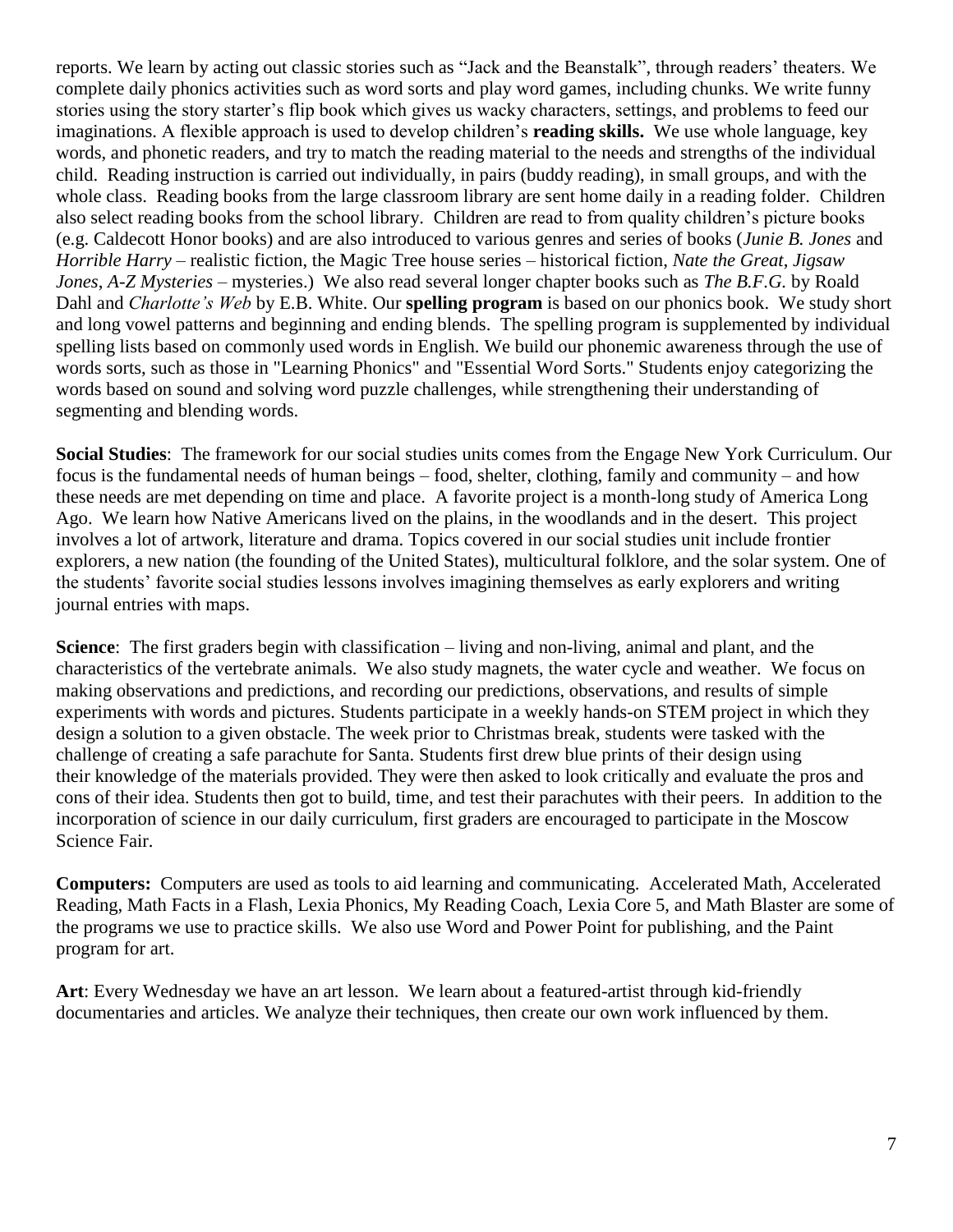#### **Other activities:**

- **Music**: The children have music lessons twice a week from a certified music teacher. They also participate in two whole-school musical productions throughout the year. Many first graders are also part of St. Mary's award-winning choir.
- **PE:** Physical Education lessons, from a certified physical education teacher, are held twice a week. The emphasis is on developing skills, playing as part of a team, good sportsmanship and fitness for life. The first graders spend a day hiking at Kamiak Butte as part of the fitness for life program.
- **Spanish:** Spanish lessons are taught twice per week from a certified Spanish teacher. Students learn to speak and sing songs through an immersion Spanish approach.
- **Enrichment days**: Several times a year the children participate in special enrichment activities led by members of our community. Recent enrichment activities have involved engineering and design, art, drama, writing, and sports.

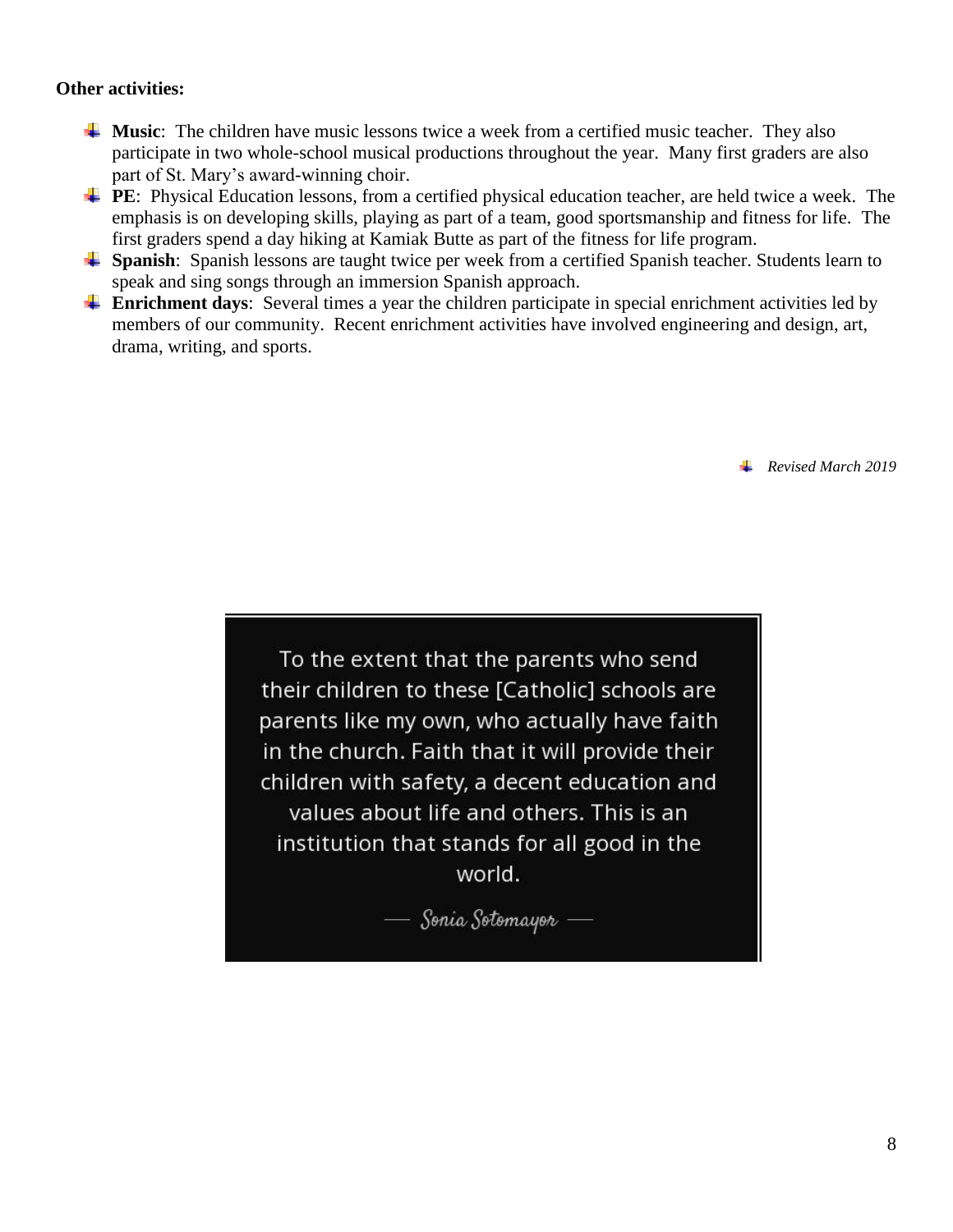## **Second Grade Curriculum**

While our curriculum follows the approved Idaho Department of Education guidelines for this grade level, we greatly enhance and supplement with many different enrichment and faith activities during the year to provide an environment that promotes excellence in learning.



#### **The Focus of grade 2 is to**:

- Foster a love of learning.
- Develop, learn and grow in basic skills in math and reading.
- Develop of sense of pride in doing work well.
- Learn to work effectively in groups and individually.
- Increase our faith and the knowledge of our faith as we participate in the Sacraments of Eucharist and Reconciliation.
- Develop a sense of community in our class and school as well as live our Student Learning Expectations: Respect, Responsibility, and Resourcefulness.
- Use our curiosity to understand and learn about our world and environment in science and social studies.
- Our religion is integrated into all facets of the curriculum. We are called to act like Jesus and treat each other the way Jesus would.

**Religion:** This is a special year in your child's life. We participate in two Sacraments; Reconciliation and Eucharist; we learn about the Mass, and how we fit into a larger church. The class prays for each other and for people in our community and their needs all during the year. We sing, we are prayer leaders at Mass, and we try to serve our school, community, and the larger community.

**Math:** We learn our addition and subtraction facts, work on estimating, problem solving, fractions, probability, measurement, telling time, money, and geometry. Multiplication and division are also introduced. We enrich our curriculum with the Accelerated Math program allowing students to progress through libraries at their own pace as well as IXL.

**Language Arts:** (Reading, Writing, Spelling, Phonics, and English): Our curriculum fosters a love of reading as well as basic skills. We teach phonics and spelling rules as well as sentence structure, word study, grammar and usage. We learn how to write sentences correctly but also write for content and the ability to express our thoughts in a variety of areas. We write poems during the school year. A love of books and reading is shared with books read by the classroom teacher such as special stories like *Ramona*, *Little House on the Prairie*, *The Chronicles of Narnia*, and selected biographies. The Accelerated Reader program helps students maintain and improve reading levels.

**Social Studies:** The focus of second grade is community, why we have rules, community service and workers. We also learn about our country studying George Washington, Abraham Lincoln, Martin Luther King, and symbols of our country.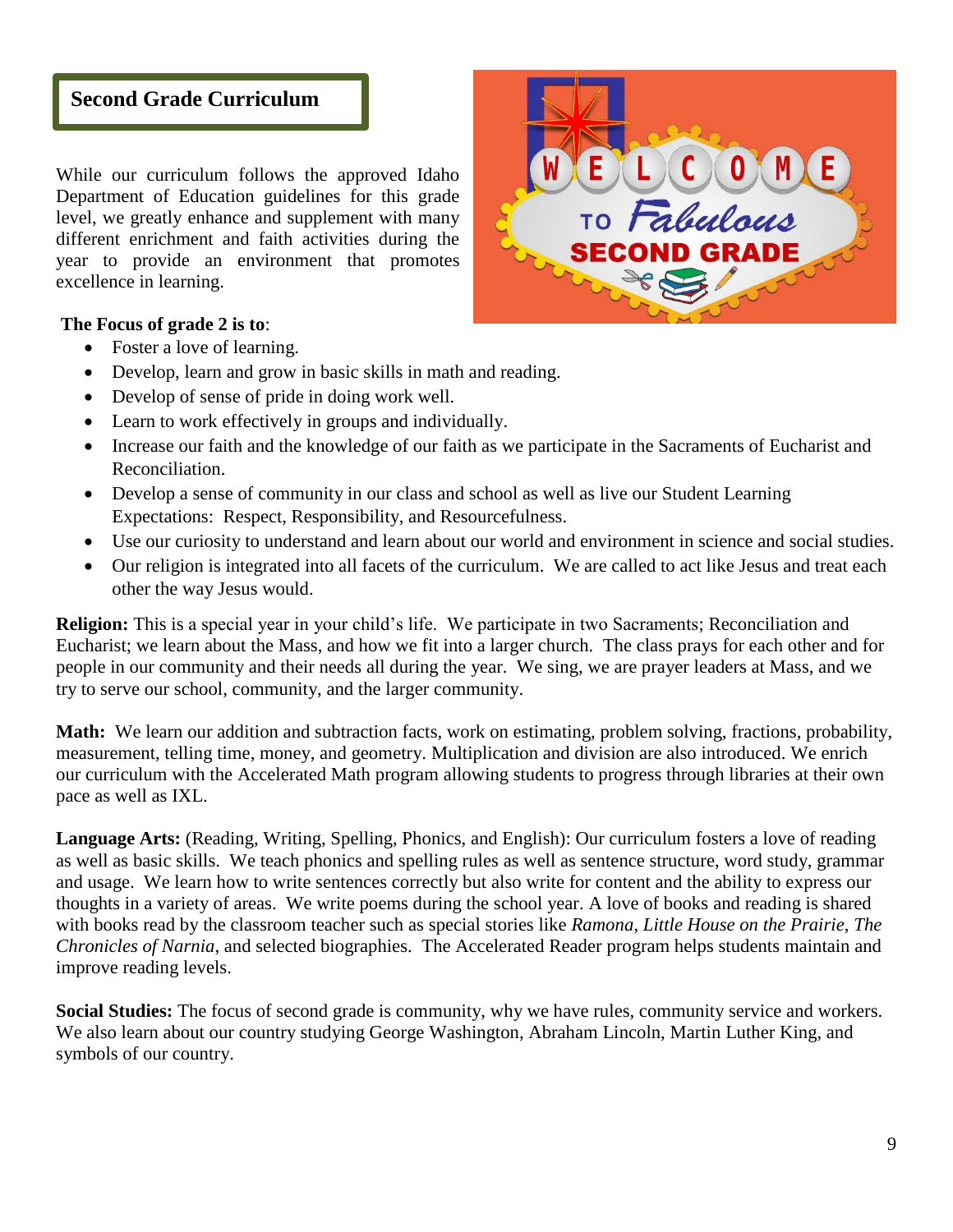**Science:** We explore our planet in the areas of life science, earth science, and physical science. Second grade also studies matter, space, the earth, sound and motion, rocks, and our environment. Our second graders are encouraged to participate in the Moscow Community Science Fair. This year we are working on Coding with We-do's and Ozobots.

#### **Extra Activities:**

- $\ddot{\phantom{1}}$  Vandal Pen-pals as part of the language arts curriculum we write to pen-pals at the University of Idaho weekly during the school year.
- Enrichment Days Several times during the year, we have special people enrich our curriculum with a variety of activities.
- $\overline{\phantom{a}}$  Spanish Second graders have Spanish Class twice a week.
- $\overline{\phantom{a}}$  Music/PE/Spanish inOur music program is well noted in our community and our children excel in band and choir as well as regular classroom music. Our physical education program provides a strong foundation in movement skills, fitness, and a lifetime love of activity. These skills provide a strong foundation to future sport competition as well as life-long activities. All students participate in music, physical education, and Spanish from certified teachers.

*Revised March 2019*

I think one of the unique aspects of Catholic school education is the opportunity to care for the material and intellectual needs of the child in a community atmosphere.

(Mark Foley)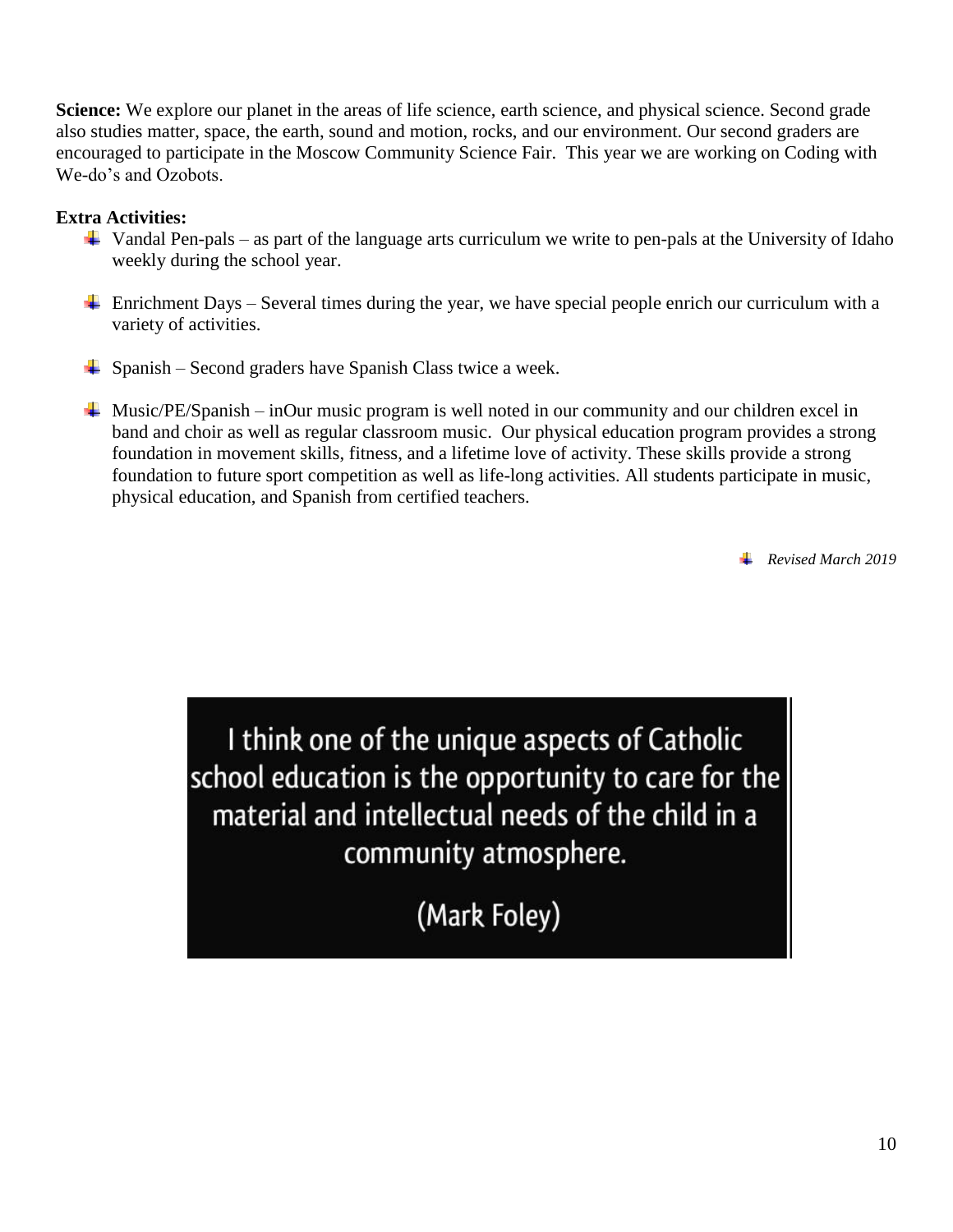## **Third Grade Curriculum**

Your child's **THIRD GRADE YEAR** will be focused on increased independence in reading, creative writing, and math. New areas of study will be introduced and include (but are not



limited to) cursive handwriting, keyboarding, multiplication, division, critical thinking, and scientific exploration. Also, students will experience band, choir, physical education, Spanish, computer study, and art. In order to better individualize learning, your child will have computer time on several programs as listed below with a quick summary of intended subject matter. Several fieldtrips, guest speakers, and videos are scheduled throughout the year. These are used to further explain and supplement classroom instruction. Examples are The Pritchard Art Gallery, McConnell Mansion, and representatives from PCEI (Palouse-Clearwater Environmental Institute).

**Religion:** Third graders focus on God as our creator and Father, what is means to follow Jesus, leaders of the Catholic Church, four of the seven Sacraments, and Christian morality as it applies to third graders. Integrated into our units are studies on specific Saints, and discussions on numerous Bible stories. Throughout the school year, students participate in School Masses, prayer services, and Reconciliation during Advent and Lent.

**Language Arts:** Third graders focus on reading to learn. They practice comprehension skills and enhance their writing skills as they use grammar to write opinions, narrative, and persuasive pieces. Vocabulary skills are strengthened as students learn words based on their root, prefix, or suffix meaning. Students learn to identify the author's purpose, basic story elements, text structure, comparing and contrasting, drawing conclusions, summarizing, distinguishing between fact and opinion, cause and effect, identifying main idea, sequencing events, and making inferences and predictions.

**Mathematics:** Computational skills are very important in the 3<sup>rd</sup> grade. Students must master all four operations (addition subtraction, multiplication, division) which helps them with more advanced operations/concepts. Concepts include measurement, fractions, geometry, probability, elapsed time, counting money/making change, and place value to the millions.

**Science:** Students engage in many hands-on experiences as they learn the scientific method, science tools, weather/climate, rocks, minerals, soils, vertebrates/invertebrates, the solar system, adaptations, plants, animals, bugs, rivers, ponds, lakes, and the human body.

**Social Studies:** Third graders focus on the study of the United States. They explore each region, learning about the Native Americans who lived there, resources and historical places and people. Students learn map skills and locate each state and identify and locate its capital. Students learn government, geography, and economic principles.

**Featured software includes:** Star Reader, Accelerated Reading, Accelerated Math, Type to Learn and Type for Fun, Perfect Copy, LEXIA Core 5, Mindplay's Reading Coach, Math Facts in A Flash, IXL for math and language arts.

Our third graders are encouraged to participate in the Moscow Science Fair. And all our third graders participate in the following programs: **music, physical education,** and **Spanish** from certified specialty teachers throughout the week. In music, the students learn to play an instrument.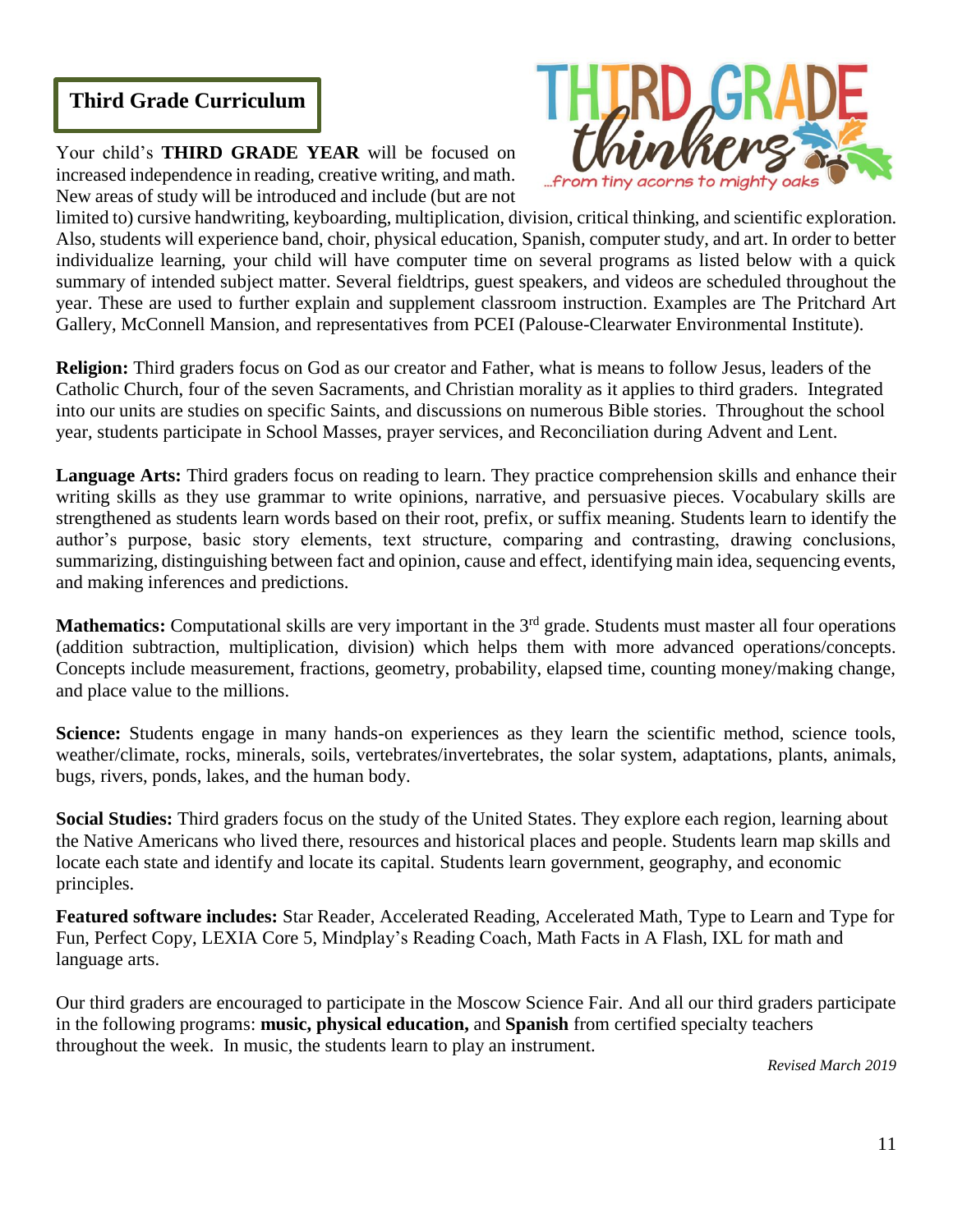## **Fourth Grade Curriculum**

In **FOURTH GRADE** we continue to develop skills presented in the primary grades, as well as introducing skills that prepare students for more advanced work in fifth grade and beyond. One area that is unique to fourth grade is the study of **Idaho history**. Students learn about the geography of Idaho as well as the history of its settlement, and the diversity of the people who make up our state. Our study includes field trips to the Nez Perce Historical Museum, the Lewis and Clark Discovery Center, Sierra Silver Mine, and Old Mission State Park.



In **Religion** the main focus is on the Ten Commandments, and the Beatitudes and we help students develop their relationship with God via prayer and Living Faith for Kids.

**Language arts include reading, English, spelling and writing**. The students are exposed to a variety of areas within the field of reading, including comprehension, genres, literature appreciation through novels, reading strategies and word recognition. We also use Accelerated Reader, Lexia and Readwork on a regular basis in fourth grade. The mechanics of grammar are emphasized, with applications, such as reports, poetry, letters, essay and creative writing.

In **math,** students extend skills in the basic operations, as well as work with decimals, fractions, time, graphs, and measurement. Daily math review is used to solidify skills learned and cumulative review on a regular basis. Accelerated Math is used in fourth grade, which also provides for advanced individual progress.

The **science** curriculum covers animal and plant growth and adaptations, soil, water in the oceans, electricity and magnetism, motions, force and machines. Our fourth graders are encouraged to participate in the Moscow Science Fair.

For **health** we use the Great Body Shop which focuses on all aspects of health: nutrition, safety, physical and emotional wellbeing.

All students participate in **music, physical education,** and **Spanish** from certified specialty teachers throughout the week. *Revised March 2019*

# "CATHOLIC SCHOOLS PREPARE EVERY STUDENT TO MEET THE CHALLENGES OF THEIR FUTURE BY DEVELOPING THEIR MIND, YES, BUT ALSO THEIR BODY AND THEIR SOUL AND SPIRIT."

DAVID VITTER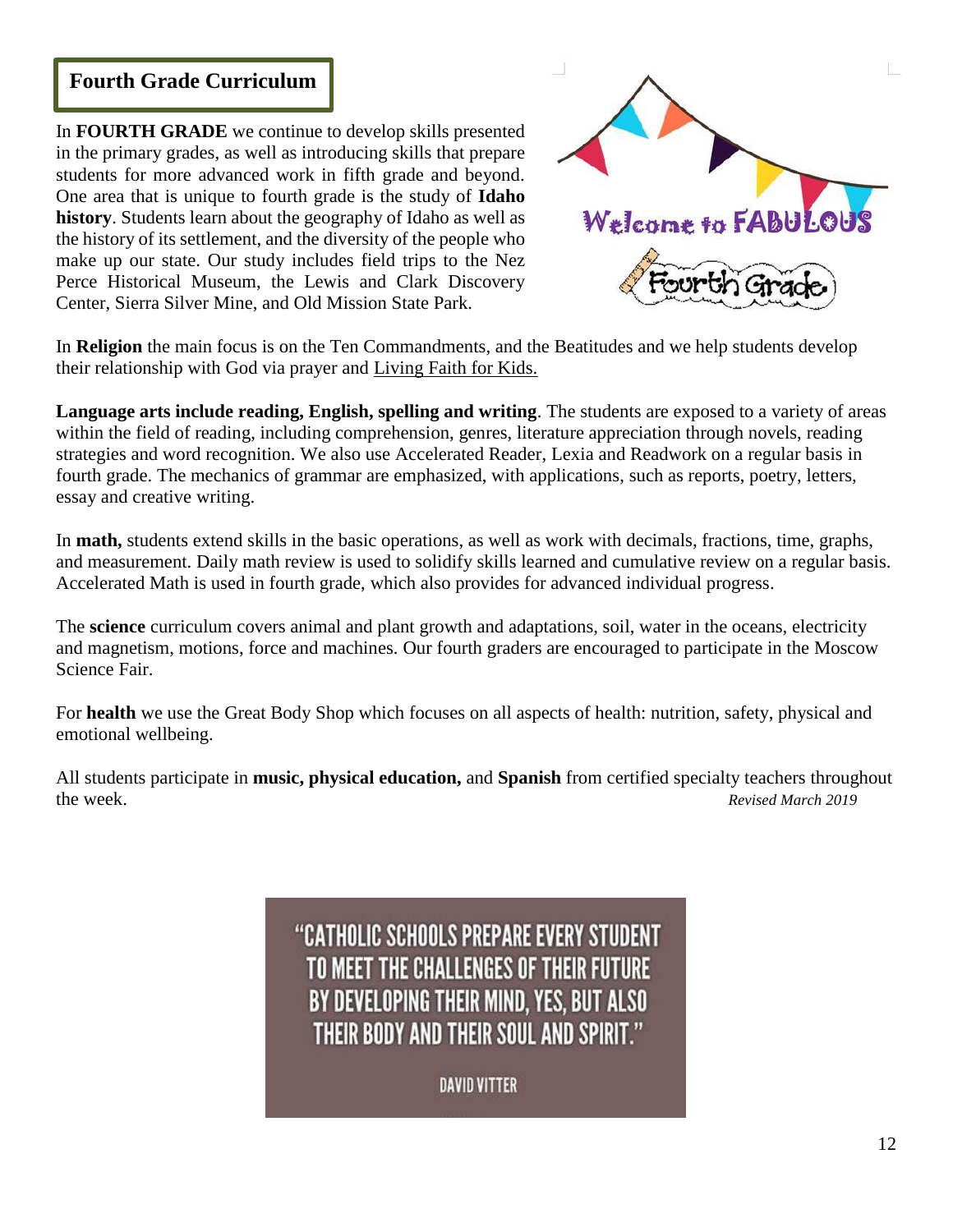## **Fifth Grade Curriculum**

In **FIFTH GRADE** students work on projects and tasks where they draw on the skills and strategies they have learned in previous years.

**Religion:** Religion is woven into the fabric of daily life at school. We follow a curriculum that covers Church teachings and scripture, Liturgy and Sacraments, community, morality and service to others. Students plan and present our weekly mass. Social justice is a major focus.



**Language Arts includes reading, spelling, English and writing:** Students will learn and use strategies for improved comprehension in both fiction and nonfiction materials in reading. All genres of literature will be presented, and related projects will be assigned. Students use Readworks for comprehension development and practice in written response to content. Vocabulary development is a large part of the language arts curriculum; we study spelling and make use of those learned words in written assignments. We will focus upon the correct use of language, sentence structure, parts of speech, fluency and proper spelling. We will then learn and practice correctly using those skills in written work. Written assignments will range from reports and critiques to creative short stories and poetry. Oral presentations will also be a regular part of all subjects.

**Math:** Mastery of operations with fractions and decimals will be a major part of the math program. We will continue to work on measurement, geometry, collection and interpretation of data and presentation of the material in charts and graphs. Cumulative review will be used regularly throughout the year with a particular focus on problem solving. Accelerated Math is used daily as both review and skill development as it also provides a means for individual progress and challenge.

**Social Studies:** Students study American History from the earliest civilizations and cultures through the Gulf War over a two-year period (continued in sixth grade). World geography and current events are also woven into this subject.

**Science and Health:** Topics in life, earth and physical science will be taught which have been coordinated through the upper grades in order to maximize the material covered. Students will participate in the Moscow Science Fair. We make as much use as possible of visiting science experts and events.

**Across the curriculum** we make use of real-life situations to enhance the learning experience. Enrichment activities are used in all subjects. A heavy emphasis is placed on greater personal responsibility towards schoolwork with increased independence in homework and projects and strong work, study, and organizational skills.

All students participate in **music, physical education,** and **Spanish** from certified specialty teachers throughout the week. *Revised March 2019*

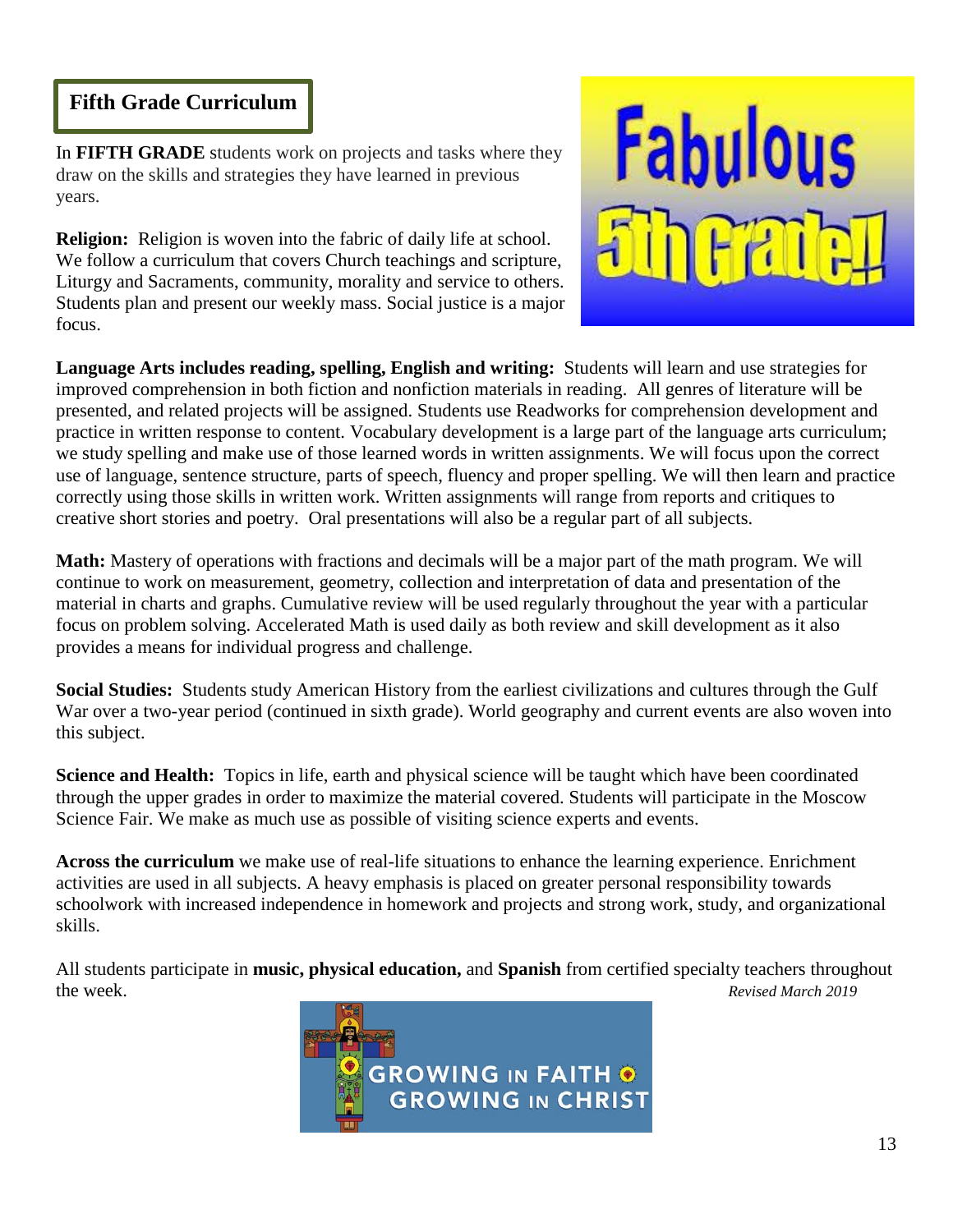**All About the Middle Grades** 

# **St. Mary's Parish School**

## **Grades 6 through Grade 8**

*Our goal at St. Mary's Parish School grades 6 through 8 is to prepare students to focus on the future, not the past. They need to be prepared to meet challenges both in their current lives, and in the future that is not yet present. One key area that will* 

*be pursued is that the students have opportunities to develop resiliency and self-dependence in order to meet and get through the challenges they meet now as young teens, not just their future problems.*

Our middle grades' curriculum is designed to address not only the academic needs of adolescents, but also their social, behavioral, and spiritual needs. Research indicates that a **K-8 middle school format** rather than having students grouped together in a middle school (Grades 6-8 only) was **most beneficial** in preparing students for high school.

The focus of our middle grades is:

- $\overline{\text{4}}$  Student-centered rather than subject-centered.
- $\overline{\phantom{a}}$  Fostering collaboration of students rather than competition.
- $\overline{\phantom{a}}$  Both an affective and cognitive growth emphasized together.

We have chosen the more student-centered approach and cross-graded approach to learning. Grades 6 through 8 are designed to continue our focus on inquiry learning and differentiated instruction which our students have grown accustomed to in the lower grades.

## **RELIGION**

The primary goals of the religion curriculum for students in St. Mary's Parish Middle Grades are three-fold:

- 1) to enhance students' knowledge and appreciation of the Catholic Faith,
- 2) to encourage living out the call as Disciples of Christ daily, and
- 3) to grow in one's love for their God and one another.

More specifically, the curriculum seeks:

- ➢ To promote students' awareness of the relevance and importance of Catholic Christian values and practices for *daily living.*
- ➢ To extend students' knowledge and appreciation of Catholic doctrine, liturgical practices, social teachings, and prayer.
- $\triangleright$  To increase students' interest in learning more about our Catholic faith, as well as to appreciate and respect other faith traditions.
- $\triangleright$  To help students share the Good News and our Catholic faith, both within our church community and outside.
- $\triangleright$  To engage in service activities and projects in charity and humility.

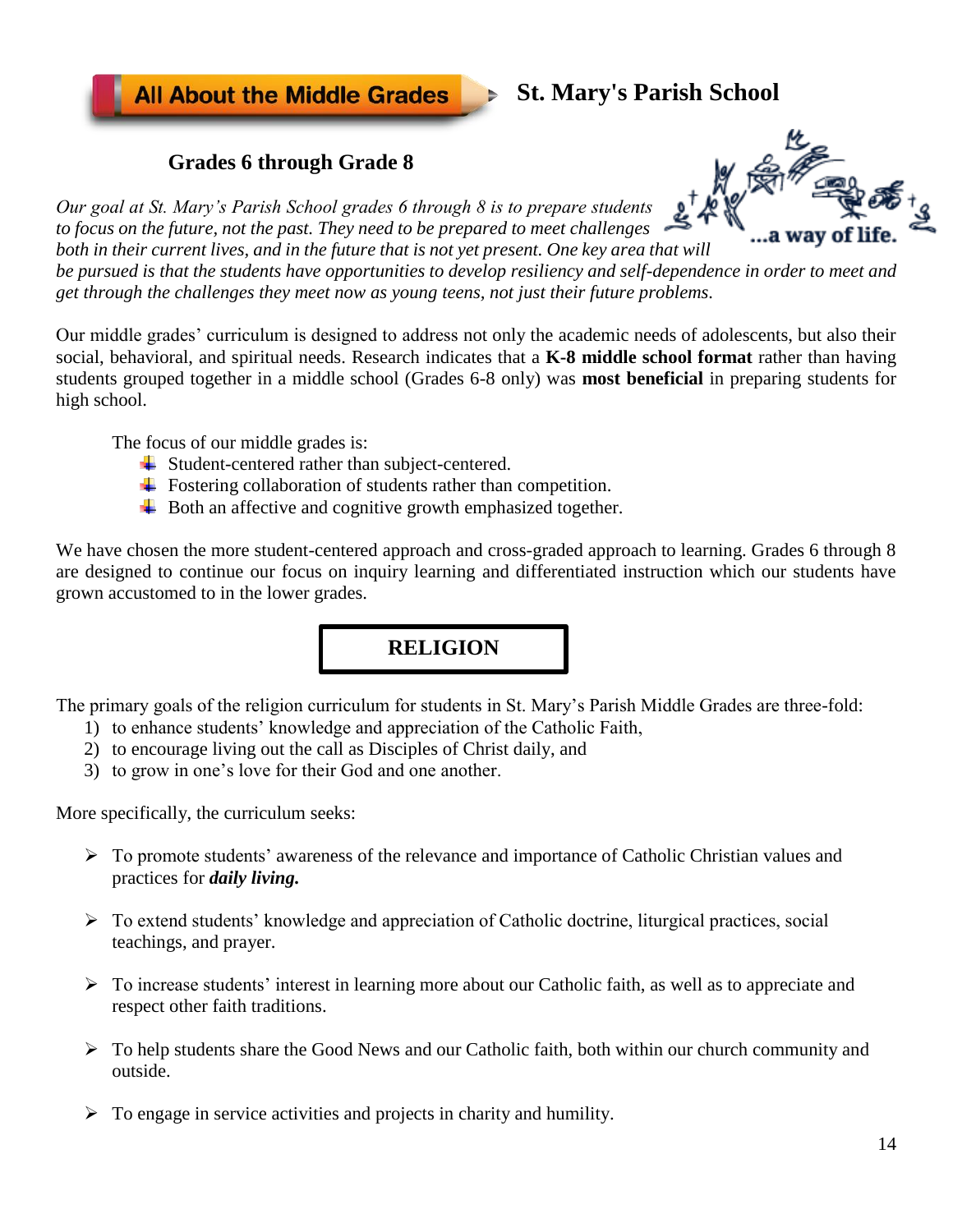# **LANGUAGE ARTS, HISTORY AND SOCIAL STUDIES**

Excellence in Reading, Thinking, Writing, and Speaking are the pillars of the Humanities section of the St. Mary's Middle Grades program. To reach this excellence, students are expected to be able to evaluate complex reading material, write concisely within their journals and essays, and be prepared to speak and express their ideas. Their opinions must be supported with proof and they must be able to speak clearly and be heard.

To meet these requirements the Language Arts, History, and Social Studies curriculum are tightly woven together. Reading Comprehension is built through the study of Primary and Secondary resources that are based on historical events and contemporary current events. To make history relevant to the students' connections are continuously made between the stories of our past and our modern world.

Writing Skills are honed by building essays and answering open ended questions. Students are expected to be able to follow complex requirements to meet writing objectives and to fuse source material into their writing to support their main ideas and thesis statements.

Vocabulary is pulled from the middle grade's curriculum in Science, Math, Religion, and Humanities. Students are expected to know what the words mean as well as the proper spelling. Vocabulary is also stressed in their writing as the students learn how to develop more complex and concise sentences that will express more information in a limited space.

Students are expected to build study skills such as note-taking, research, and time management. Class time is often spent building concept maps, gathering research, reading, and expressing ideas to the larger group and in smaller collaborative groups. Students are expected to provide input for the building of units, projects, and class goal setting.

With this focus classes can study topics in-depth, explore the world in which they live and be able to differentiate between good information and poor sources. Students will be able to increase their knowledge of the world and develop needed skills that will help them academically in the years to come.

# **MATHEMATICS AND SCIENCE**

Math and Science in the Middle Grades at St. Mary's Parish school is dedicated to enveloping mathematically and scientifically knowledgeable students who make connections between what they learn and the world in which they live.

**Math** is taught in order to enable each student to reach his or her potential in a supportive, academically rich environment. It is our belief that students will reach their potential in mathematics by using critical thinking skills, engaging in discovery activities, and developing connections among topics. The mathematics curriculum is developmentally solid and ensures that each student is prepared to meet the challenges at the next level. Our math curriculum is strong, with students typically entering high school a grade ahead in math.

\*The general curriculum for **Math** in the middle grades covers:

| Sixth Grade:   | General math |
|----------------|--------------|
| Seventh Grade: | Pre-algebra  |
| Eighth Grade:  | Algebra      |

*Depending on a student's ability and completion of the middle grades math curriculum, s/he may be enrolled in Geometry.*